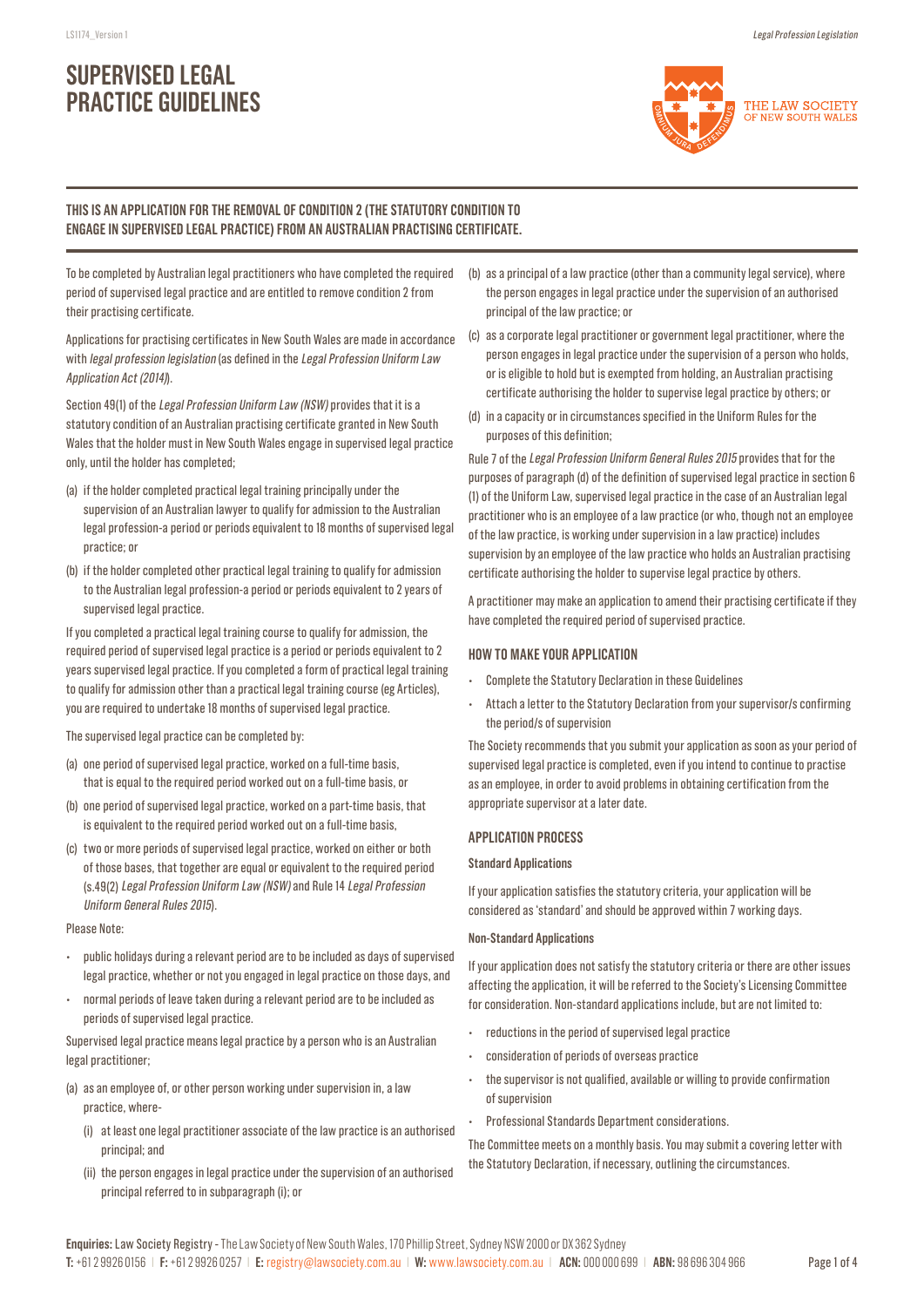## **1. APPLICANT DETAILS**

| Surname:     | First name:         |
|--------------|---------------------|
| Other names: | Law Society number: |

# **2. STATUTORY DECLARATION**

#### OATHS ACT 1900, NSW, EIGHTH SCHEDULE

| $\overline{\phantom{a}}$                                                                                                                                                                                   | Full name:                                                                                                                                                                                         |     |  |             |
|------------------------------------------------------------------------------------------------------------------------------------------------------------------------------------------------------------|----------------------------------------------------------------------------------------------------------------------------------------------------------------------------------------------------|-----|--|-------------|
| of,                                                                                                                                                                                                        | Address:                                                                                                                                                                                           |     |  |             |
|                                                                                                                                                                                                            | do solemnly and sincerely declare that:                                                                                                                                                            |     |  |             |
|                                                                                                                                                                                                            | 1. I am an Australian legal practitioner.                                                                                                                                                          |     |  |             |
|                                                                                                                                                                                                            | 2. My first Australian practising certificate was granted on (DD/MM/YYYY):                                                                                                                         |     |  |             |
|                                                                                                                                                                                                            | 3. I have completed (select one only):                                                                                                                                                             |     |  |             |
|                                                                                                                                                                                                            | A course in practical legal training to qualify for admission and have completed 24 months of supervised legal practice<br>in accordance with section 49 of the Legal Profession Uniform Law (NSW) |     |  |             |
| Other practical legal training (eg Articles) to qualify for admission and have completed 18 months of supervised legal<br>practice in accordance with section 49 of the Legal Profession Uniform Law (NSW) |                                                                                                                                                                                                    |     |  |             |
| 4. I have engaged in supervised legal practice as follows;                                                                                                                                                 |                                                                                                                                                                                                    |     |  |             |
| Employer/Firm:                                                                                                                                                                                             |                                                                                                                                                                                                    |     |  |             |
| From:                                                                                                                                                                                                      |                                                                                                                                                                                                    | To: |  | Supervisor: |
| Employer/Firm:                                                                                                                                                                                             |                                                                                                                                                                                                    |     |  |             |
| From:                                                                                                                                                                                                      |                                                                                                                                                                                                    | To: |  | Supervisor: |
| Employer/Firm:                                                                                                                                                                                             |                                                                                                                                                                                                    |     |  |             |
| From:                                                                                                                                                                                                      |                                                                                                                                                                                                    | To: |  | Supervisor: |
| 5. The period/s of supervised legal practice was undertaken (select one only):                                                                                                                             |                                                                                                                                                                                                    |     |  |             |
| On a full time basis                                                                                                                                                                                       |                                                                                                                                                                                                    |     |  |             |
| On a part time basis, or included a period that was part time (please specify part time hours below)                                                                                                       |                                                                                                                                                                                                    |     |  |             |
|                                                                                                                                                                                                            |                                                                                                                                                                                                    |     |  |             |

This section continues on next page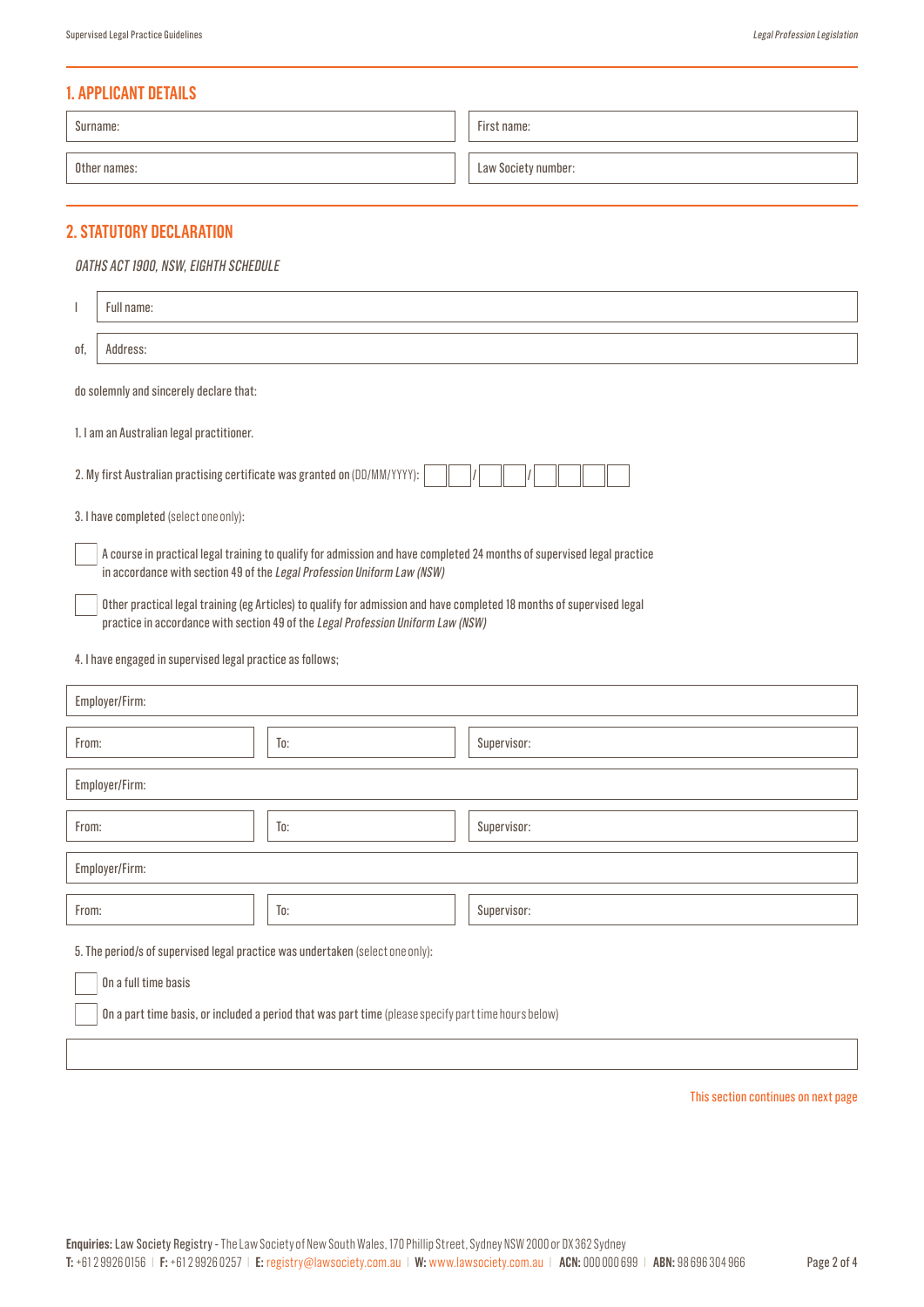# **2. STATUTORY DECLARATION (CONTINUED)**

6. The supervisor/s named above held an Australian practising certificate, authorising the holder to supervise legal practice by others, at all times during the period of supervision and annexed to this Statutory Declaration is a letter signed by the supervisor/s verifying the contents of this Statutory Declaration.

I make this solemn declaration conscientiously believing the same to be true, and by virtue of the provisions of the *Daths Act 1900*.

| Declared at<br>Location:                                                                                                                                     | in New South Wales,                                                                                                                                                                   |
|--------------------------------------------------------------------------------------------------------------------------------------------------------------|---------------------------------------------------------------------------------------------------------------------------------------------------------------------------------------|
| Signed:                                                                                                                                                      | Dated (DD/MM/YYYY):                                                                                                                                                                   |
| <b>Before Me:</b>                                                                                                                                            |                                                                                                                                                                                       |
| Witness signature:                                                                                                                                           | Dated (DD/MM/YYYY):                                                                                                                                                                   |
| <b>3. WITNESS DETAILS</b>                                                                                                                                    |                                                                                                                                                                                       |
| Witness's full name:                                                                                                                                         |                                                                                                                                                                                       |
| CERTIFICATE UNDER SECTION 34(1)(C) OATHS ACT 1900                                                                                                            |                                                                                                                                                                                       |
| I, the above-named authorised witness, a                                                                                                                     |                                                                                                                                                                                       |
| Insert qualification to be an authorised witness eg, Solicitor, Justice of the Peace [Print J.P. registration number, if applicable], other - please specify |                                                                                                                                                                                       |
| certify the following matters concerning the making of this Statutory Declaration by the person who made it (please tick the appropriate boxes):             |                                                                                                                                                                                       |
| <b>OR</b><br>I saw the face of the person                                                                                                                    | I did not see the face of the person because the person was wearing a face covering, but<br>I am satisfied that the person had a special justification for not removing the covering. |
| <b>AND</b>                                                                                                                                                   |                                                                                                                                                                                       |
| I have known the person for at least 12 months<br><b>OR</b>                                                                                                  | I have not known the person for at least 12 months, but I have confirmed the person's<br>identity using an identification document and the document I relied on was:                  |
| Describe identification document relied on:                                                                                                                  |                                                                                                                                                                                       |
|                                                                                                                                                              |                                                                                                                                                                                       |
| Signed:                                                                                                                                                      | Dated (DD/MM/YYYY):                                                                                                                                                                   |